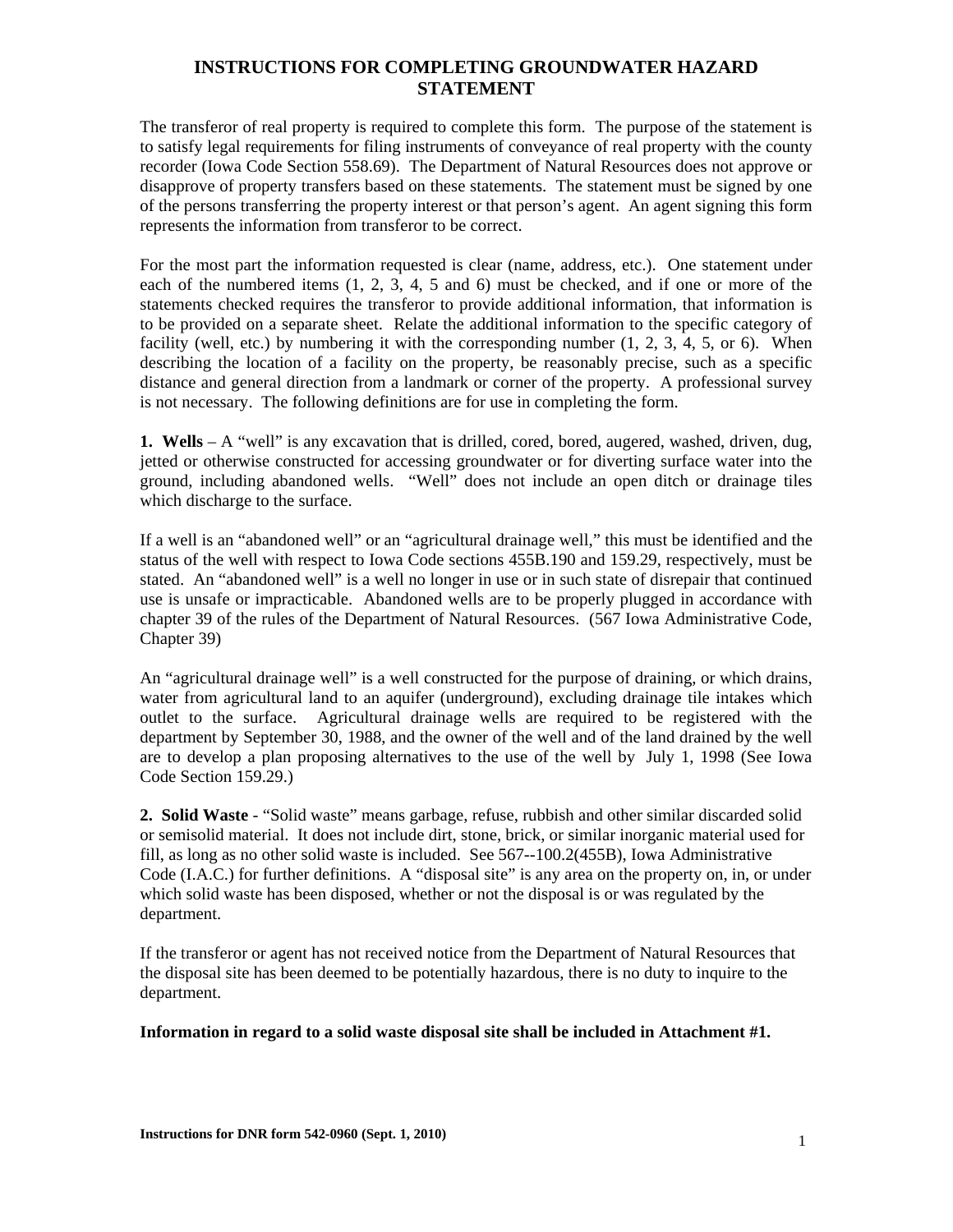**\*Note** The land application of sludges or soils resulting from the remediation of underground storage tank releases accomplished in compliance with Department of Natural Resources rules without a permit is not required to be reported as the disposal of solid waste or hazardous waste. (See Iowa Code Section 558.69)

**3. Hazardous Wastes** - "Hazardous waste" is defined in Iowa Code section 455B.411, 567— 141.2 (455B), I.A.C., and federal regulations referenced therein. It is generally defined as waste that poses a threat to human health or the environment. It includes wastes which are ignitable, corrosive, toxic, explosive, violently reactive, or specifically listed as hazardous in the Code of Federal Regulations (40 CFR 261). EXCLUDED are household wastes, agricultural wastes returned to the soil as fertilizers or soil conditioners, agricultural chemicals applied or disposed of by a farmer in accordance with the manufacturer's instructions, triple-rinsed agricultural chemical containers disposed of by farmers (where the rinsate is used as makeup water in the tankmix and applied at appropriate rates), and other specific materials. Persons are legally required to be aware of hazardous waste laws.

#### **Information in regard to a hazardous waste disposal site shall be included in Attachment #1.**

**4. Underground Storage Tanks** - "Underground storage tank" means one or a combination of tanks, including underground piping connected to the tanks, used to contain an accumulation of regulated substances, and the volume of which is 10 percent or more beneath the surface of the ground. "Regulated substances" include petroleum products and hazardous or toxic materials identified in 567--135.2(455B), I.A.C. Underground storage tank does not include:

- a. Farm or residential tanks of 1,100 gallons or less capacity used for storing motor fuel for noncommercial purposes. But See 455B.473(4))
- b. Tanks used for storing heating oil for consumptive use on the premises where stored.
- c. Residential septic tanks.
- d. Pipeline facilities regulated by state or federal law.
- e. A surface impoundment, pit pond, or lagoon.
- f. A storm water or wastewater collection system.
- g. A flow-through process tank.
- h. A liquid trap or associated gathering lines directly related to oil or gas production and gathering operations.
- i. A tank in an underground area such as a basement or mine, if the tank is on or above the surface of the floor.
- j. Pipes connected to the above exclusions.

"Tank type" means the material of construction (steel, fiberglass reinforced plastic [FRP], or other [specify]), and any internal or external protection such as a protective coating or wrapping, or cathodic protection. Identify the capacity in gallons and the substance stored in each tank.

**5. Private Burial Sites** - "Private Burial Site" means one or more graves containing human remains. For each site the transferor shall state the location of the site. For each decedent buried on the property the transferor shall state all known identifying information of that decedent including name, date of death, and date of birth.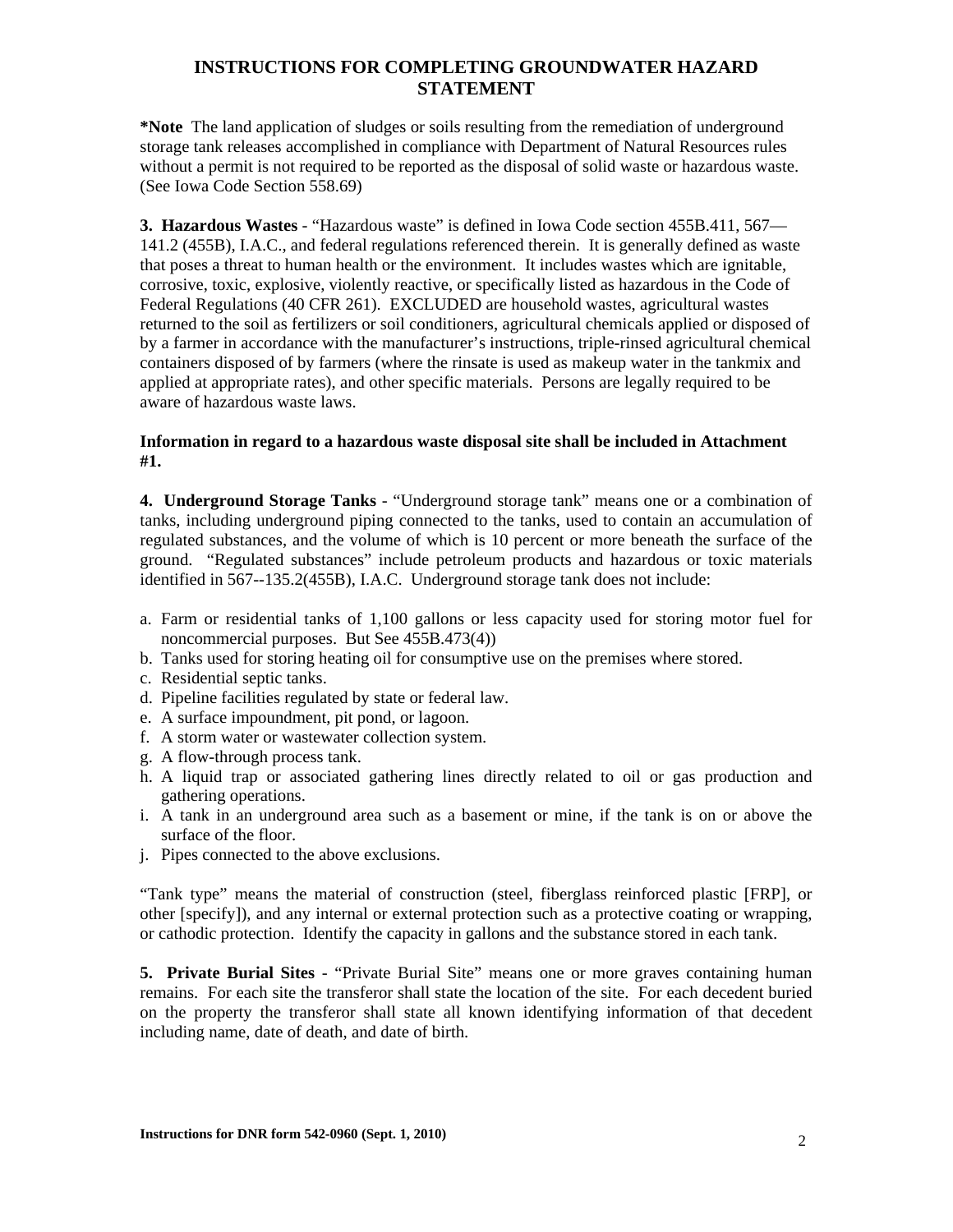**6. Private Sewage Disposal Systems –** Beginning July 1, 2009, prior to any transfer of

ownership of a building where a person resides, congregates, or is employed that is served by a private sewage disposal system, the sewage disposal system serving the building shall be inspected. In the event that weather or other temporary physical conditions prevent the certified inspection from being conducted, the buyer shall execute and submit a binding acknowledgment with the county board of health to conduct a certified inspection of the private sewage disposal system at the earliest practicable time and to be responsible for any required modifications to the private sewage disposal system as identified by the certified inspection. For the purposes of this subsection, "transfer" means the transfer or conveyance by sale, exchange, real estate contract, or any other method by which real estate and improvements are purchased, if the property includes at least one but not more than four dwelling units.

However, "transfer" does not include any of the following:

(1) A transfer made pursuant to a court order, including but not limited to a transfer under chapter 633 or 633A, the execution of a judgment, the foreclosure of a real estate mortgage pursuant to chapter 654, the forfeiture of a real estate contract under chapter 656, a transfer by a trustee in bankruptcy, a transfer by eminent domain, or a transfer resulting from a decree for specific performance.

(2) A transfer to a mortgagee by a mortgagor or successor in interest who is in default,  $\Theta$  a transfer by a mortgagee who has acquired real property as a result of a deed in lieu of foreclosure or has acquired real property under chapter 654 or 655A,

 (3) A transfer by a fiduciary in the course of the administration of a decedent's estate, guardianship, conservatorship, or trust.

(4) A transfer between joint tenants or tenants in common.

(5) A transfer made to a spouse, or to a person in the lineal line of consanguinity of a person making the transfer.

(6) A transfer between spouses resulting from a decree of dissolution of marriage, a decree of legal separation, or a property settlement agreement which is incidental to the decree, including a decree ordered pursuant to chapter 598.

(7) A transfer for which consideration is five hundred dollars or less.

(8) A deed between a family corporation, partnership, limited partnership, limited liability partnership, or limited liability company as defined in section 428A.2, subsection 15, and its stockholders, partners, or members for the purpose of transferring real property in an incorporation or corporate dissolution or in the organization or dissolution of a partnership, limited partnership, limited liability partnership, or limited liability company under the laws of this state, where the deed is given for no actual consideration other than for shares or for debt securities of the family corporation, partnership, limited partnership, limited liability partnership, or limited liability company.

(9) A transfer in which the transferee intends to demolish or raze the building..A legally binding document verifying that the building will be demolished shall be attached to the form.

(10) A transfer of property with a system that was installed not more than two years prior to the date of the transfer.

(11) A deed arising from a partition proceeding.

(12) A tax sale deed issued by the county treasurer.